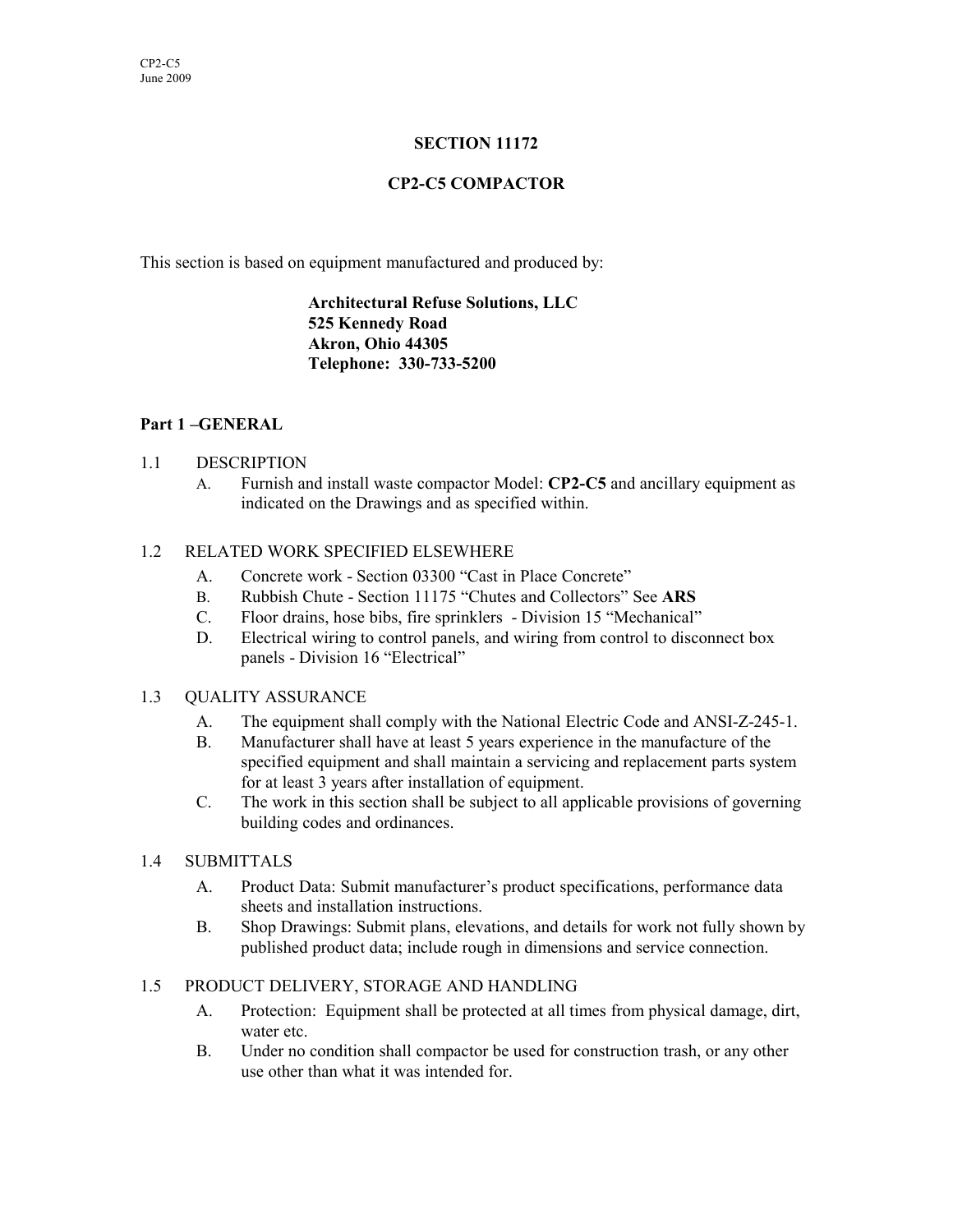# **Part 2 - PRODUCTS**

### 2.1 COMPACTOR

- A. General: Compactor shall be a ARS Model No. **CP2-C5** manufactured by **Architectural Refuse Solutions**, Model No.**CP2-C5** fully automatic, electric eye controlled, hydraulically operated, stationary, ram compactor displacing 54 cubic yards of refuse per hour into a heavy duty compaction container of a design compatible with local requirements. The compactor body is fabricated from  $\frac{1}{4}$ steel plate . Compactor ram is constructed of  $\frac{1}{4}$  sides, top and bottom. The ram face is 3/8" steel plate, reinforced. Header bar is 5" x 5" x 1/2" steel angle. The integral hopper is made of  $\frac{1}{4}$ " steel plate with a  $1/4$ " back plate to take the impact of falling refuse. The compactor floor is 3/8" thick steel. The CP2-C5 produces 31,100 pounds of packing force at 2200 psi.
- B. Operation: The operation shall be automatically controlled when the compaction chamber fills to the level where the photo sensor activates the compaction ram. The compactor ram shall continue to cycle until all refuse is cleared. When the container is full, compactor will automatically shut down and activate the full display on the LCD panel.
- C. Hydraulic System: The hydraulic system shall include a 6.0 gpm pump, 5 HP motor, 15 gallon reservoir and directional control valve. System shall be rated for 3000-psi operation.
- D. Electrical System: The electrical system shall include 5 hp, 1725 rpm motor, 208/230/480V, 30 amps, three phase, four wire w/neutral for ground, 60Hz. Furnished with motor starter and 115v control and programmable controller. All components are to be UL labeled.
- E. Photo Sensor: The compactor shall be fitted with a reliable photoelectric sensor. Wiring to control panel shall be in "sealtite" plastic coated sealed conduit.
- F. Control Panel: The control panel shall be mounted to the remote power pack and shall include a key activated on-off switch, start button, manual forward reverse switch, emergency stop/reset button and 80% and 100% digital read out.
- G. Safety Features: Compactor door shall be fitted with captive switch not easily defeated to shut the machine down when the access door is opened. Compactor shall automatically shut down to prevent damage from oversize or uncrushable object.
- H. Programmable Controller: The compactor shall be controlled and monitored by a microprocessor, which shall visually allow the user to read the various operations of the compactor. Indicator lights on the board shall include photo eye fault, high temperature, low oil, pressure switch failure, overload fault and solenoid fault. Compactor shall be programmed to automatically shut down after 15 minutes of continuous operation indicating possible photo eye malfunction this time is field
- I. adjustable.